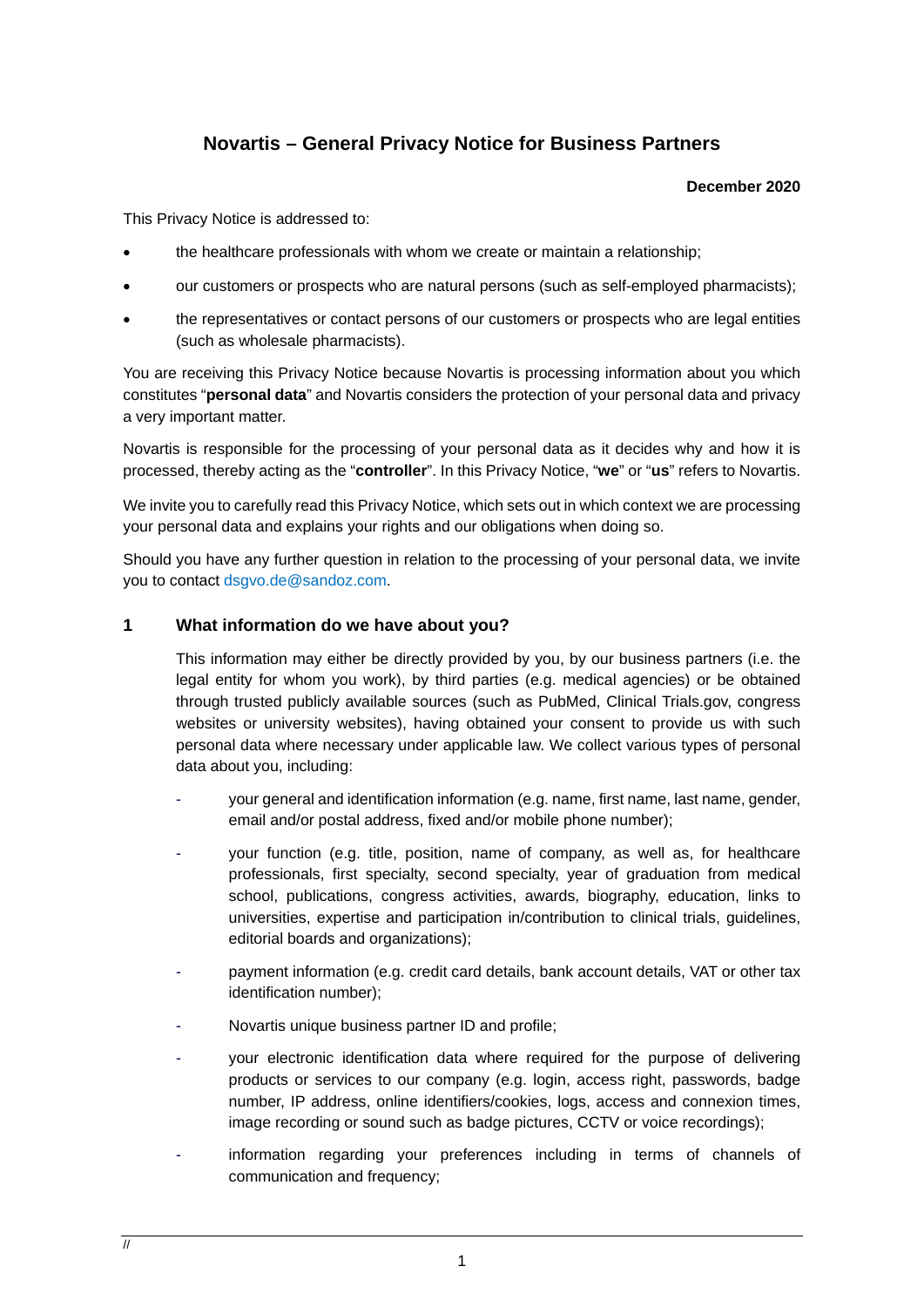- data you provide to us for example when you fill in forms or during events you attend, or when you answer questions in a survey;
- data which relate to our products and services; and
- information about the scientific and medical activities/interactions you have with us, including potential future interactions.

If you intend to provide us with personal data about other individuals (e.g. your colleagues), you must provide a copy of this Privacy Notice to the relevant individuals, directly or through their employer.

# **2 For which purposes do we use your personal data and why is this justified?**

## **2.1** Legal basis for the processing

We will not process your personal data if we do not have a proper justification foreseen in the law for that purpose. Therefore, we will only process your personal data if:

- we have obtained your prior consent;
- the processing is necessary to perform our contractual obligations towards you or to take pre-contractual steps at your request;
- the processing is necessary to comply with our legal or regulatory obligations; or
- the processing is necessary for our legitimate interests and does not unduly affect your interests or fundamental rights and freedoms.

Please note that, when processing your personal data on this last basis, we always seek to maintain a balance between our legitimate interests and your privacy. Examples of such 'legitimate interests' are data processing activities performed:

- to benefit from cost-effective services (e.g. we may opt to use certain platforms offered by suppliers to process data);
- to offer our products and services to our customers;
- to prevent fraud or criminal activity, misuses of our products or services as well as the security of our IT systems, architecture and networks;
- to sell any part of our business or its assets or to enable the acquisition of all or part of our business or assets by a third party; and
- to meet our corporate and social responsibility objectives.

# **2.2** Purposes of the processing

We always process your personal data for a specific purpose and only process the personal data which is relevant to achieve that purpose. In particular, we process your personal data for the following purposes:

- manage our relationship with you (e.g. through our databases);
- implement tasks in preparation of or to perform existing contracts;
- evidence transactions: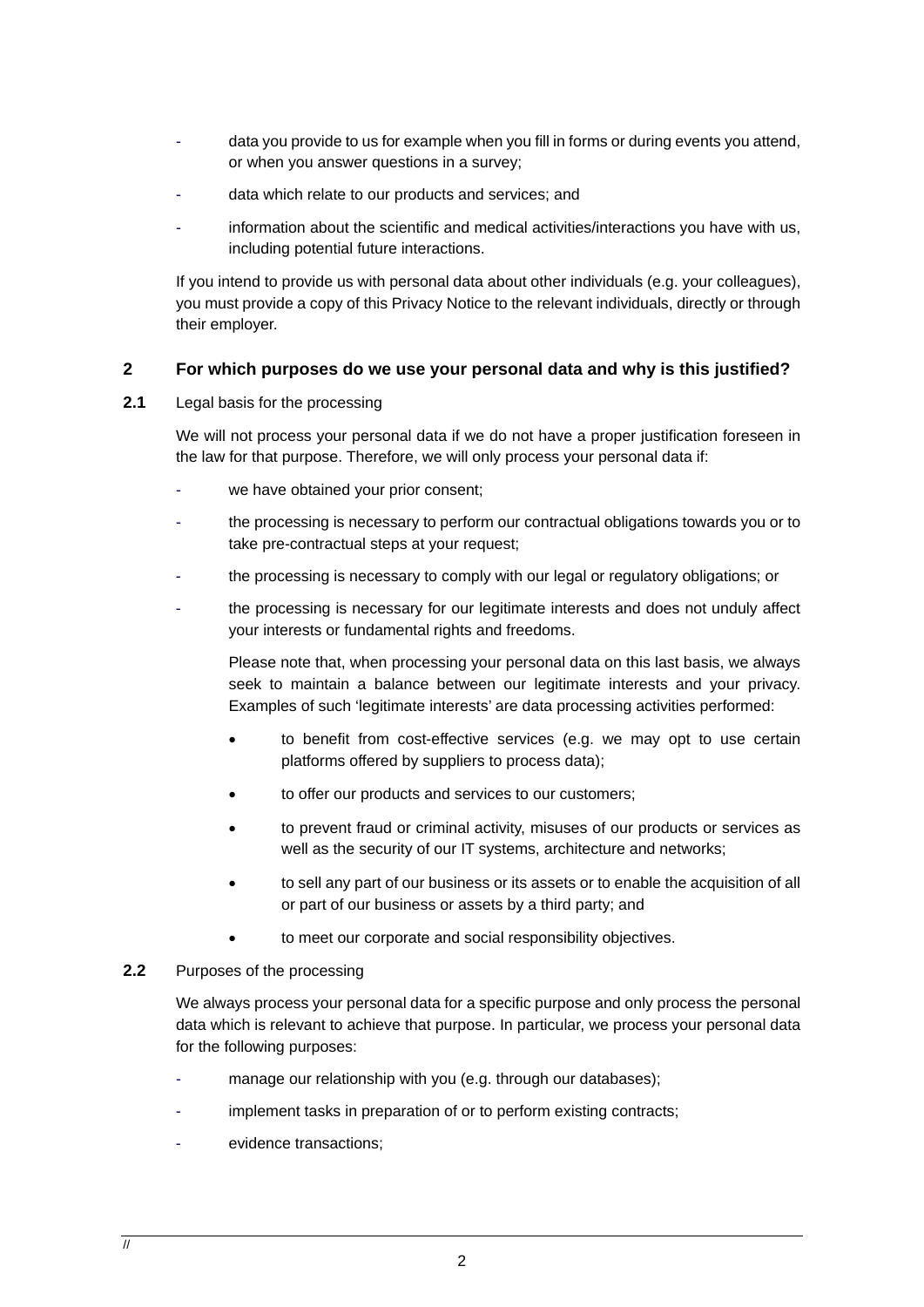- provide you with adequate and updated information about disease, drugs as well as our products and services;
- improve the quality of our services by adapting our offering to your specific needs;
- answer your requests and provide you with efficient support;
- send you surveys (e.g. to help us improve your future interactions with us);
- send you communications regarding products or services that we promote;
- manage communications and interactions with you (e.g. through the operation of a database keeping records of interactions with healthcare professionals or managing call planning as well as call reporting);
- track our activities (e.g. measuring interactions or sales, number of appointments/calls);
- invite you to events or promotional meetings sponsored by us (e.g. medical events, speaker events, conferences);
- grant you access to our training modules allowing you to provide us with certain services;
- manage our IT resources, including infrastructure management and business continuity;
- preserve the company's economic interests and ensure compliance and reporting (such as complying with our policies and local legal requirements, tax and deductions, managing alleged cases of misconduct or fraud; conducting audits and defending litigation);
- manage mergers and acquisitions involving our company;
- archiving and record keeping;
- billing and invoicing; and
- any other purposes imposed by law and authorities.

#### **3 Who has access to your personal data and to whom are they transferred?**

We will not sell, share, or otherwise transfer your personal data to third parties other than those indicated in this Privacy Notice.

In the course of our activities and for the same purposes as those listed in this Privacy Notice, your personal data can be accessed by or transferred to the following categories of recipients, on a need to know basis to achieve such purposes:

- our personnel (including personnel, departments or other companies of the Novartis group);
- our independent agents or brokers (if any);
- our suppliers and services providers that provide services and products to us;
- our IT systems providers, cloud service providers, database providers and consultants;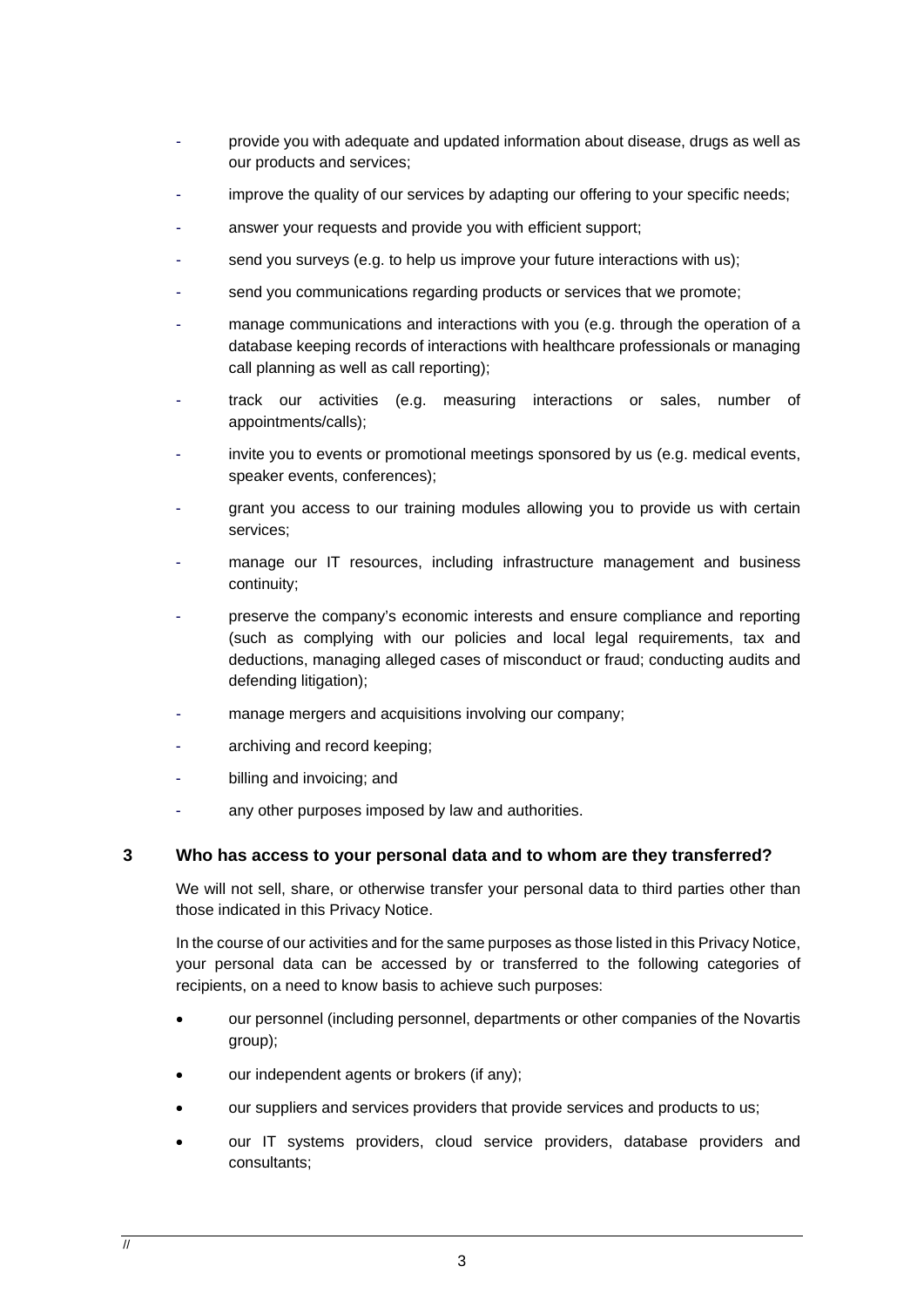- our business partners who offer products or services jointly with us or with our subsidiaries or affiliates;
- any third party to whom we assign or novate any of our rights or obligations; and
- our advisors and external lawyers in the context of the sale or transfer of any part of our business or its assets.

The above third parties are contractually obliged to protect the confidentiality and security of your personal data, in compliance with applicable law.

Your personal data can also be accessed by or transferred to any national and/or international regulatory, enforcement, public body or court, where we are required to do so by applicable law or regulation or at their request.

The personal data we collect from you may also be processed, accessed or stored in a country outside the country where Novartis is located , which may not offer the same level of protection of personal data.

If we transfer your personal data to external companies in other jurisdictions, we will make sure to protect your personal data by (i) applying the level of protection required under the local data protection/privacy laws applicable to Novartis, (ii) acting in accordance with our policies and standards and, (iii) for Novartis located in the European Economic Area (i.e. the EU Member States plus Iceland, Liechtenstein and Norway, the "**EEA**"), unless otherwise specified, only transferring your personal data on the basis of standard contractual clauses approved by the European Commission. You may request additional information in relation to international transfers of personal data and obtain a copy of the adequate safeguard put in place by exercising your rights as set out in Section [6](#page-4-0) below.

For intra-group transfers of personal data to our group companies (which you can identify by clicking this link [https://www.novartis.com/our-company/contact-us/office](https://www.novartis.com/our-company/contact-us/office-locations?tid=All&name_list=DE)[locations?tid=All&name\\_list=DE,](https://www.novartis.com/our-company/contact-us/office-locations?tid=All&name_list=DE) the Novartis Group has adopted Binding Corporate Rules, a system of principles, rules and tools, provided by European law, in an effort to ensure effective levels of data protection relating to transfers of personal data outside the EEA and Switzerland. Read more about the Novartis Binding Corporate Rules by clicking here [https://www.novartis.com/privacy-policy/novartis-binding-corporate-rules-bcr.](https://www.novartis.com/privacy-policy/novartis-binding-corporate-rules-bcr)

# **4 How do we protect your personal data?**

We have implemented appropriate technical and organisational measures to provide an adequate level of security and confidentiality to your personal data.

These measures take into account:

- (i) the state of the art of the technology;
- (ii) the costs of its implementation;
- (iii) the nature of the data; and
- (iv) the risk of the processing.

The purpose thereof is to protect it against accidental or unlawful destruction or alteration, accidental loss, unauthorized disclosure or access and against other unlawful forms of processing.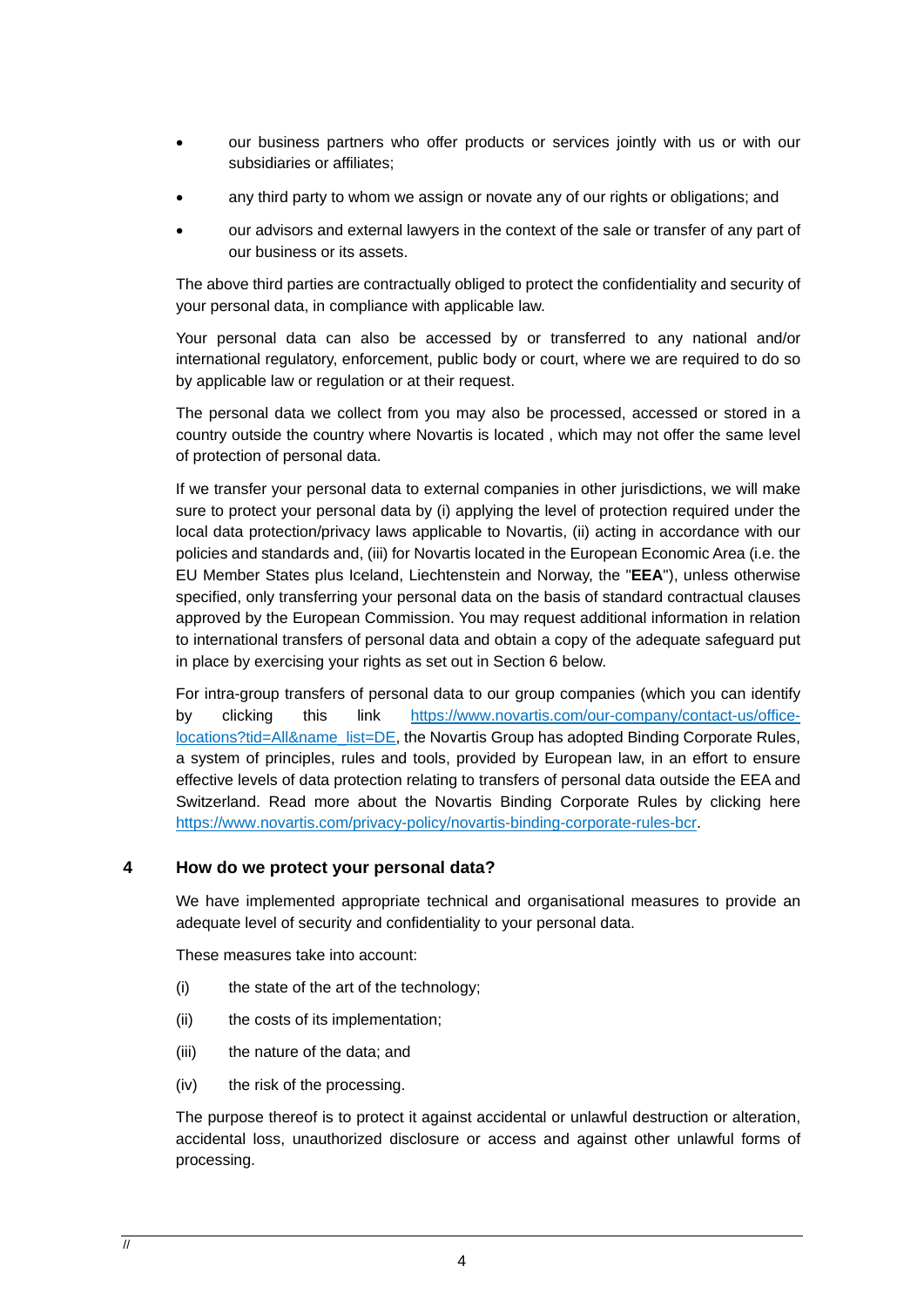Moreover, when handling your personal data, we:

- only collect and process personal data which is adequate, relevant and not excessive, as required to meet the above purposes; and
- ensure that your personal data remains up to date and accurate.

For the latter, we may request you to confirm the personal data we hold about you. You are also invited to spontaneously inform us whenever there is a change in your personal circumstances so we can ensure your personal data is kept up-to-date.

## **5 How long do we store your personal data?**

We will only retain your personal data for as long as necessary to fulfil the purpose for which it was collected or to comply with legal or regulatory requirements.

Personal data we hold in our database about you which is not related to a specific contract will be stored for 24 months after your last interaction with us.

For contracts, the retention period is the term of your (or your company's) contract with us, plus the period of time until the legal claims under this contract become time-barred, unless overriding legal or regulatory schedules require a longer or shorter retention period. When this period expires, your personal data is removed from our active systems.

Personal data collected and processed in the context of a dispute are deleted or archived (i) as soon as an amicable settlement has been reached, (ii) once a decision in last resort has been rendered or (iii) when the claim becomes time barred.

#### <span id="page-4-0"></span>**6 What are your rights and how can you exercise them?**

You may exercise the following rights under the conditions and within the limits set forth in the law:

- the right to access your personal data as processed by us and, if you believe that any information relating to you is incorrect, obsolete or incomplete, to request its correction or updating;
- the right to request the erasure of your personal data or the restriction thereof to specific categories of processing;
- the right to withdraw your consent at any time, without affecting the lawfulness of the processing before such withdrawal;
- the right to object, in whole or in part, to the processing of your personal data;
- the right to object to a channel of communication used for direct marketing purposes; and
- the right to request its portability, i.e. that the personal data you have provided to us be returned to you or transferred to the person of your choice, in a structured, commonly used and machine-readable format without hindrance from us and subject to your confidentiality obligations.

If you have a question or want to exercise the above rights, you may send an email to [dsgvo.de@sandoz.com.](mailto:dsgvo.de@sandoz.com)